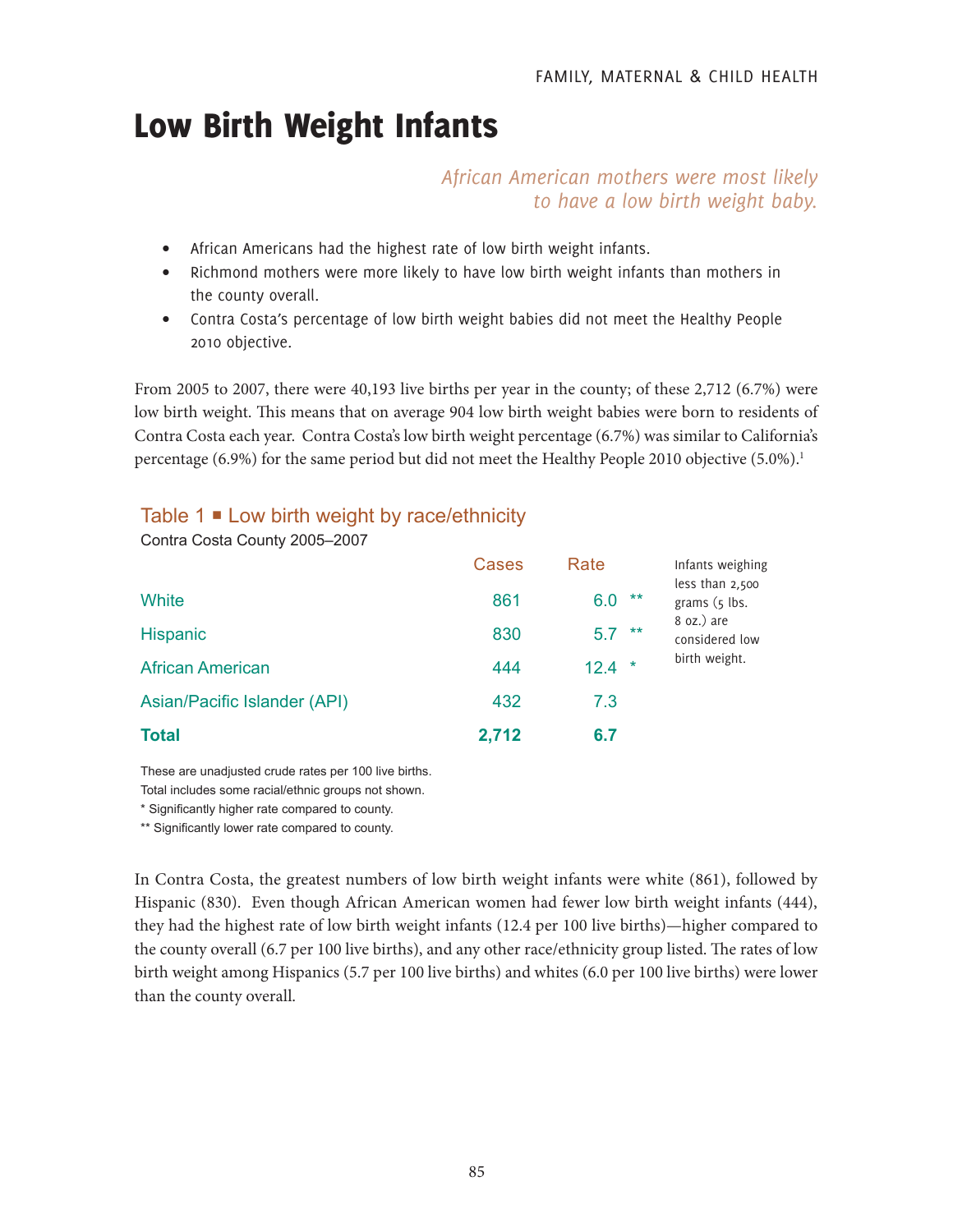|  | Table 2 ■ Low Birth Weight Births by Selected communities |
|--|-----------------------------------------------------------|
|--|-----------------------------------------------------------|

Contra Costa County 2005–2007

|                      | Cases | Percent | Rate    |
|----------------------|-------|---------|---------|
| Richmond             | 382   | 14.1%   | $8.0*$  |
| Concord              | 321   | 11.8%   | 5.9     |
| Antioch              | 315   | 11.6%   | 6.6     |
| Pittsburg            | 239   | 8.8%    | 7.2     |
| San Pablo            | 173   | 6.4%    | 7.5     |
| <b>Brentwood</b>     | 159   | 5.9%    | 7.3     |
| <b>Walnut Creek</b>  | 147   | 5.4%    | 7.1     |
| <b>Pleasant Hill</b> | 90    | 3.3%    | 7.8     |
| Oakley               | 84    | 3.1%    | 6.1     |
| <b>Martinez</b>      | 79    | 2.9%    | 5.4     |
| <b>Bay Point</b>     | 75    | 2.8%    | 6.1     |
| <b>Hercules</b>      | 60    | 2.2%    | 6.8     |
| <b>El Cerrito</b>    | 40    | 1.5%    | $5.0**$ |
| Pinole               | 36    | 1.3%    | 6.6     |
| <b>Contra Costa</b>  | 2,712 | 100.0%  | 6.7     |

These are unadjusted crude rates per 100 live births.

Contra Costa total includes cities and unincorporated areas not shown.

\* Significantly higher rate compared to county.

\*\* Significantly lower rate compared to county.

Communities with the greatest number of low birth weight infants were Richmond (382), Concord (321), Antioch (315) and Pittsburg (239).

Richmond had a rate of low birth weight (8.0 per 100 live births) that was significantly higher than the county rate overall (6.7 per 100 live births). El Cerrito had a rate of low birth weight (5.0 per 100 live births) that was significantly lower than the county rate overall.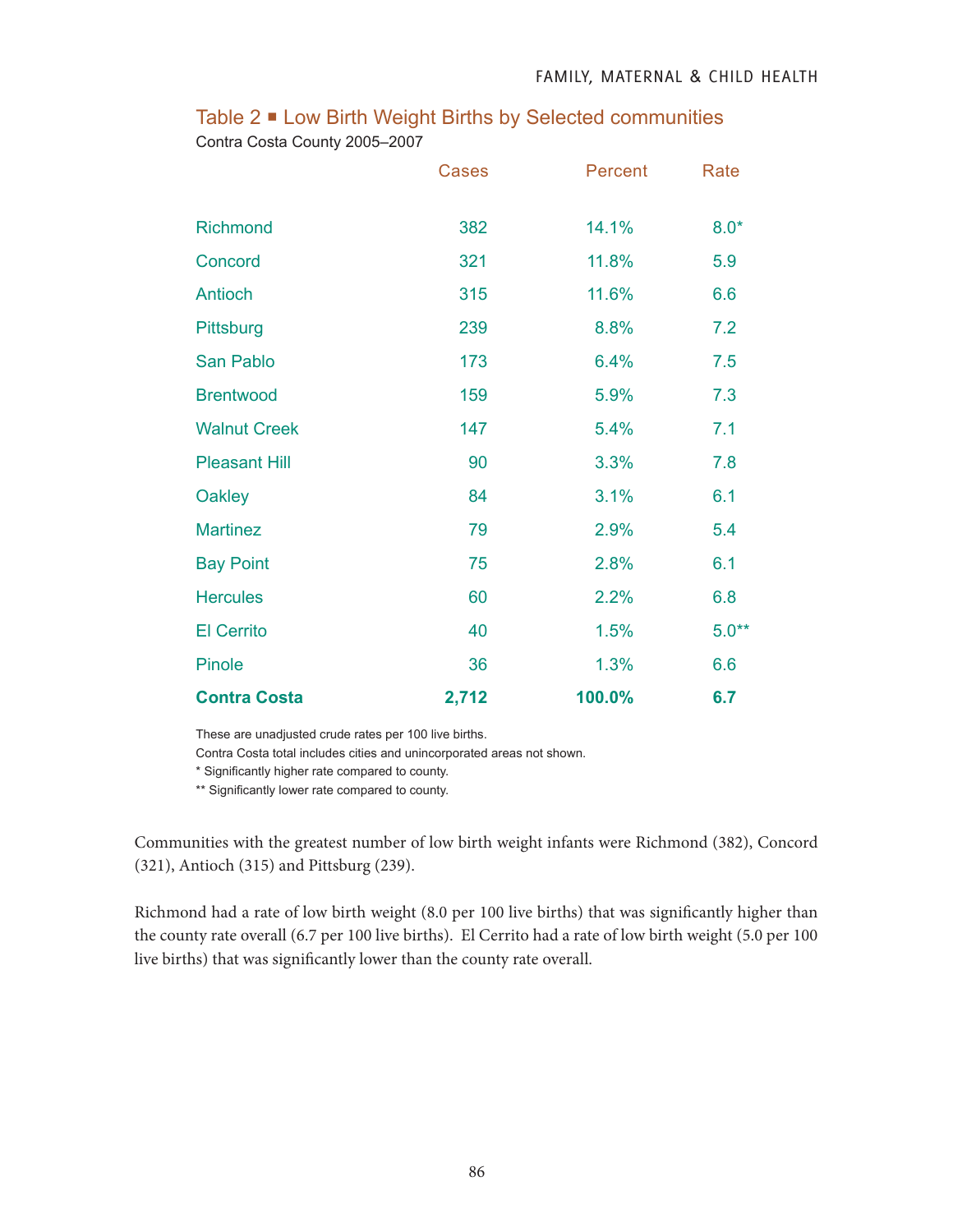|                      | White |              | Hispanic        |                     | African American |                 | <b>API</b> |           | Total |         |
|----------------------|-------|--------------|-----------------|---------------------|------------------|-----------------|------------|-----------|-------|---------|
|                      | Cases | Rate         | Cases           | Rate                | Cases            | Rate            | Cases      | Rate      | Cases | Rate    |
| <b>Richmond</b>      | 21    | $***$<br>4.0 | 151             | 6.0                 | 157              | $\star$<br>14.4 | 31         | 6.7       | 382   | $8.0*$  |
| Concord              | 117   | 6.0          | 122             | 5.0<br>$***$        | 20               | 12.3<br>$\star$ | 49         | 7.7       | 321   | 5.9     |
| Antioch              | 90    | 6.8          | 99              | $\star\star$<br>4.9 | 76               | $\star$<br>11.4 | 38         | 7.3       | 315   | 6.6     |
| Pittsburg            | 29    | 6.1          | 100             | 5.5                 | 62               | 12.8<br>$\star$ | 35         | 7.9       | 239   | 7.2     |
| San Pablo            | 12    | <b>NA</b>    | 89              | 6.0                 | 45               | 15.2<br>$\star$ | 22         | 7.3       | 173   | 7.5     |
| <b>Brentwood</b>     | 67    | 6.2          | 56              | 7.8                 | 10               | <b>NA</b>       | 18         | <b>NA</b> | 159   | 7.3     |
| <b>Walnut Creek</b>  | 92    | 7.0          | 24              | 8.6                 | <b>NA</b>        | <b>NA</b>       | 21         | 5.5       | 147   | 7.1     |
| <b>Pleasant Hill</b> | 51    | 7.0          | 12              | <b>NA</b>           | <b>NA</b>        | <b>NA</b>       | 23         | 11.3      | 90    | 7.8     |
| Oakley               | 22    | 4.0<br>$***$ | 47              | 7.2                 | 7                | <b>NA</b>       | <b>NA</b>  | <b>NA</b> | 84    | 6.1     |
| <b>Martinez</b>      | 46    | 5.2          | 21              | 6.6                 | <b>NA</b>        | <b>NA</b>       | 7          | <b>NA</b> | 79    | 5.4     |
| <b>Bay Point</b>     | 10    | <b>NA</b>    | 42              | 5.3                 | 9                | <b>NA</b>       | 12         | <b>NA</b> | 75    | 6.1     |
| <b>Hercules</b>      | 11    | <b>NA</b>    | 10 <sup>1</sup> | <b>NA</b>           | 11               | <b>NA</b>       | 27         | 6.7       | 60    | 6.8     |
| <b>El Cerrito</b>    | 17    | <b>NA</b>    | <b>NA</b>       | <b>NA</b>           | <b>NA</b>        | <b>NA</b>       | 15         | <b>NA</b> | 40    | $5.0**$ |
| Pinole               | 12    | <b>NA</b>    | 7               | <b>NA</b>           | 11               | <b>NA</b>       | 5          | <b>NA</b> | 36    | 6.6     |
| <b>Contra Costa</b>  | 861   | 6.0          | 830             | 5.7                 | 444              | 12.4            | 432        | 7.3       | 2,712 | 6.7     |

Table 3 **E** Low birth weight births in selected communities by race/ethnicity Contra Costa County 2005–2007

These are unadjusted crude rates per 100 live births.

Contra Costa race/ethnicity totals includes some cities not shown.

Contra Costa and city totals includes some racial/ethnic groups not listed.

\* Significantly higher rate compared to county.

\*\* Significantly lower rate compared to county.

The number of low birth weight babies born to African American mothers was highest in Richmond (157), Antioch (76), Pittsburg (62), San Pablo (45) and Concord (20). The rate of low birth weight infants born to African American mothers in San Pablo (15.2 per 100 live births), Richmond (14.4 per 100 live births), Pittsburg (12.8 per 100 live births), Concord (12.3 per 100 live births) and Antioch (11.4 births per 100 live births) was higher than the low birth weight rate for the county and for each of the respective cities overall.

The number of low birth weight babies born to Asian/Pacific Islander mothers was highest in Concord (49), Antioch (38), Pittsburg (35), Richmond (31) and Hercules (27).

The number of low birth weight babies born to Hispanic mothers was highest in Richmond (151), Concord (122), Pittsburg (100), Antioch (99) and San Pablo (89). Although these numbers were high, the low birth weight rates for Hispanics in Antioch (4.9 per 100 live births) and Concord (5.0 per 100 live births) were lower than the county overall.

The number of low birth weight babies born to white mothers was highest in Concord (117), Walnut Creek (92), Antioch (90), Brentwood (67) and Pleasant Hill (51). White mothers in Oakley and Richmond (both 4.0 per 100 live births) had lower rates of low birth weight than the county overall.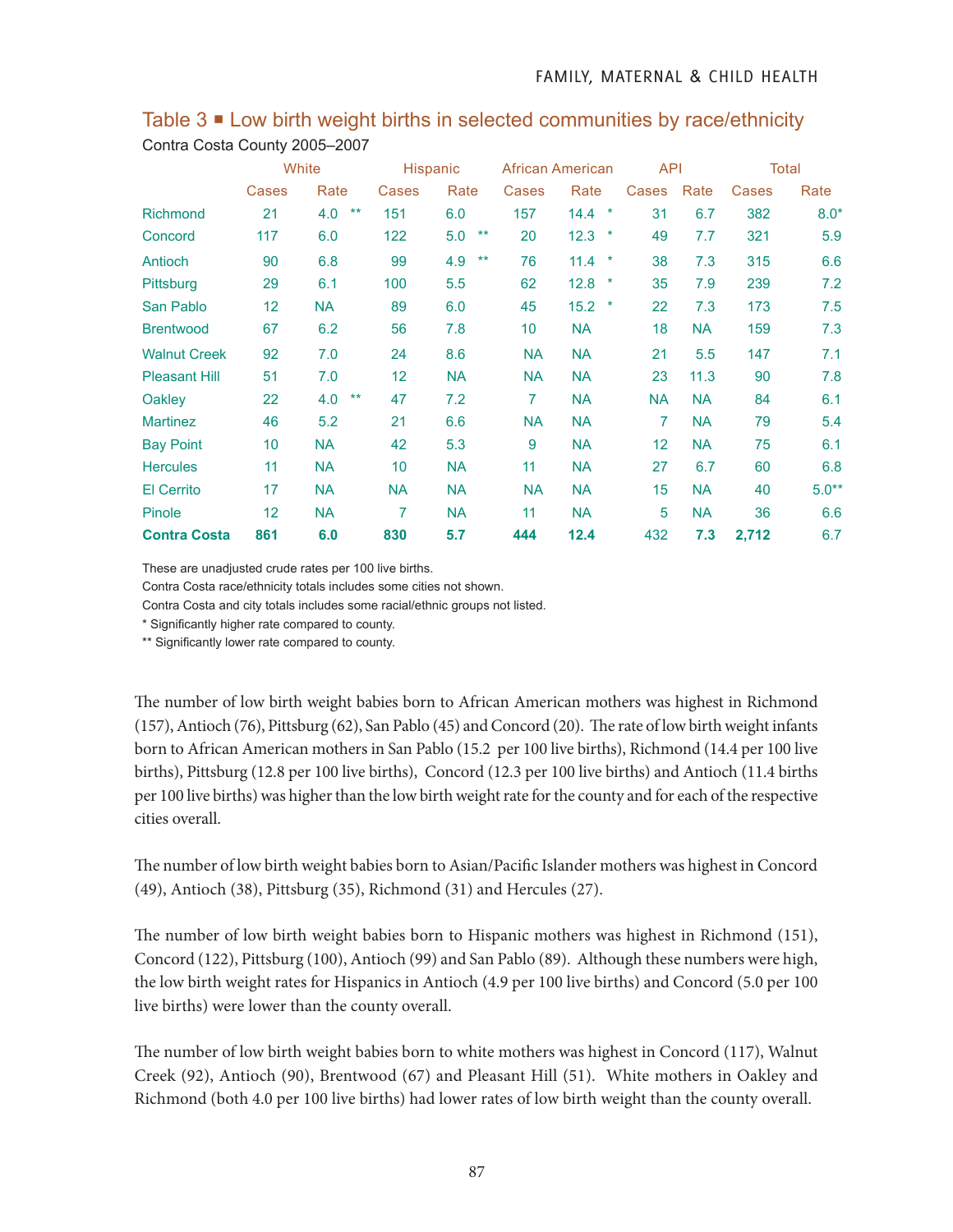#### **What is low birth weight?**

Low birth weight is defined as less than 2,500 grams, or approximately 5.5 lbs. Often, low birth weight is further broken down into moderately low birth weight (1,500 to 2,499 grams) and very low birth weight (less than 1,500 grams, or 3.3 lbs.) An infant may be born with a low birth weight due to preterm birth (birth before 37 weeks gestation) or fetal growth restriction (also known as small-for-gestational age).

## **Why is it important?**

Infants who are born low birth weight often face serious health problems as newborns and are at greater risk of dying compared to normal weight infants. Low birth weight infants are also at increased risk of long-term disability and impaired or delayed development. The long-term effects of being born low birth weight include increased risk of having a learning disability, being enrolled in special education classes, having a lower IQ and dropping out of high school.<sup>2</sup> The risk for many of these problems is greater for very low birth weight babies. Low birth weight may also contribute to chronic health problems in adulthood, such as high blood pressure, type 2 diabetes and heart disease.<sup>3,4,5</sup> Furthermore, females who are born low birth weight are at increased risk of delivering a low birth weight baby, thereby perpetuating these risks across generations.4

#### **Who does it impact the most?**

Low birth weight is associated with various medical, socioeconomic, behavioral and environmental risk factors such as smoking, low maternal weight gain or low pre-pregnancy weight, maternal or fetal stress, infections and violence.<sup>2</sup> Smoking is a significant contributor to low birth weight and accounts for 20% to 30% of all low birth weight births in the United States.<sup>6</sup>

In the United States, there are significant inequities in rates of low birth weight between racial/ethnic groups. Data from 2007 indicate that in the United States, non-Hispanic black women had the highest rates of low birth weight (13.9%), almost two times that of other racial/ethnic groups.<sup>7</sup> Traditionally, inequities in birth outcomes have only been partially explained by pregnancy-related factors such as smoking, maternal age, education, and quality and frequency of prenatal care. The Life Course Perspective suggests that these inequities result from a complex interplay of biological, behavioral, psychological and social protective and risk factors at play throughout women's lives.<sup>8</sup> One example supporting this model is recent research that has shown chronic psychosocial stress, such as racial discrimination, is associated with low birth weight.<sup>9,10</sup>

## **What can we do about it?**

An important component of reducing low birth weight and other birth outcomes is reducing inequities between racial/ethnic groups. Historically, efforts to address inequities in birth outcomes, such as low birth weight, have focused on increasing access to prenatal care, however this has not reduced these inequities.<sup>11</sup> The Life Course Perspective suggests that birth outcomes are determined by the entire life course of the woman prior to pregnancy, not just the nine months of pregnancy. As such, efforts to improve birth outcomes should focus on factors at play throughout the life span. The Life Course Perspective proposes that public health efforts to reduce inequities in birth outcomes focus on:<sup>11</sup>